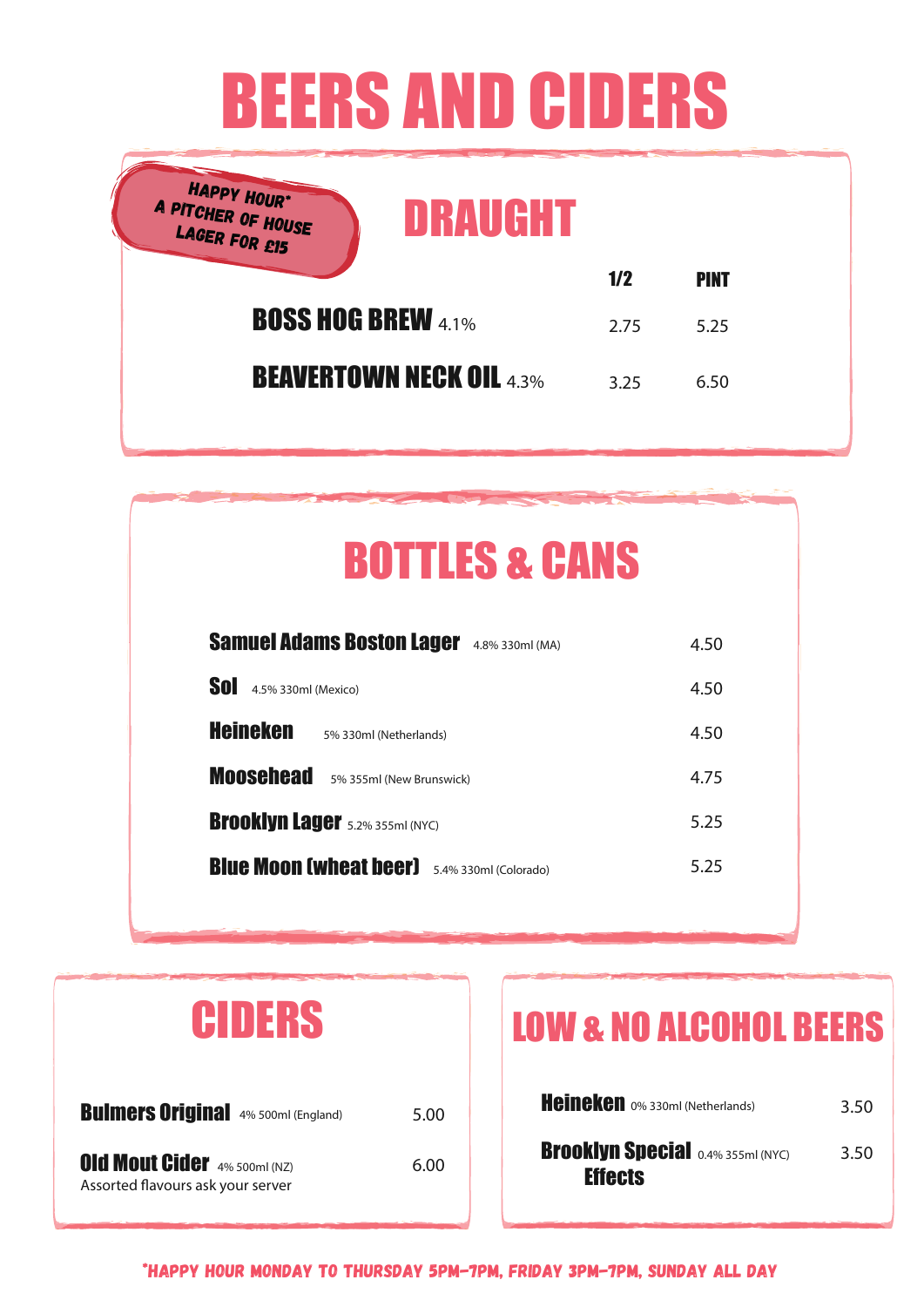

COCKTAILS

£8.50

HAPPY HOUR\* 2 OF THE SAME cocktails for £13.50

### OLD FASHIONED

Four Roses Original Bourbon, Bitters, Demerara Sugar and Maraschino

## MANHATTAN

Four Roses Small Batch or Bulleit Rye Whiskey, Vermouth, Bitters, Maraschino

## MINT JULEP

Maker's Mark, Mint, Sugar

## AMARETTO SOURS

Disaronno, Sugar, Lemon, Bitters, Sours Mix (contains egg)

## ALABAMA SLAMMER

Southern Comfort, Disaronno Amaretto, Chambord, Orange

### ESPRESSO MARTINI

Vodka, Mr. Black Coffee Liqueur, Demerara Sugar, Espresso

## PORNSTAR MARTINI

Vanilla Vodka, Sugar, Passionfruit Liqueur & Puree, Prosecco

### GIN RASPBERRY COLLINS

Gin, Raspberry Puree, Lemon, Chambord

### AVIATION COCKTAIL

Blooms Gin, Lemon, Sugar, Maraschino, Violette Liqueur

### MARGARITA

Cazcabel Blanco Tequila, Triple Sec, Agave, Lime

## piña colada

Aluna Coconut Rum, Coconut Milk, Sugar, Pineapple

## MAI TAI

2 Rums, Southern Comfort Black, Almond Syrup, Pineapple, Lime

## HURRICANE

3 Rums, Triple Sec, Passionfruit, Orange, Grenadine, Lime

DAIQUIRI - RASPBERRY, STRAWBERRY OR PASSION FRUIT Westerhall No5 Rum, Fruit Puree, Sugar, Lime

## MOJITO - CLASSIC OR STRAWBERRY

Westerhall No2 Rum, Mint, Demerara sugar, Lime

\*HAPPY HOUR MONDAY TO THURSDAY 5PM-7PM, fRIDAY 3PM-7PM, SUNDAY ALL DAY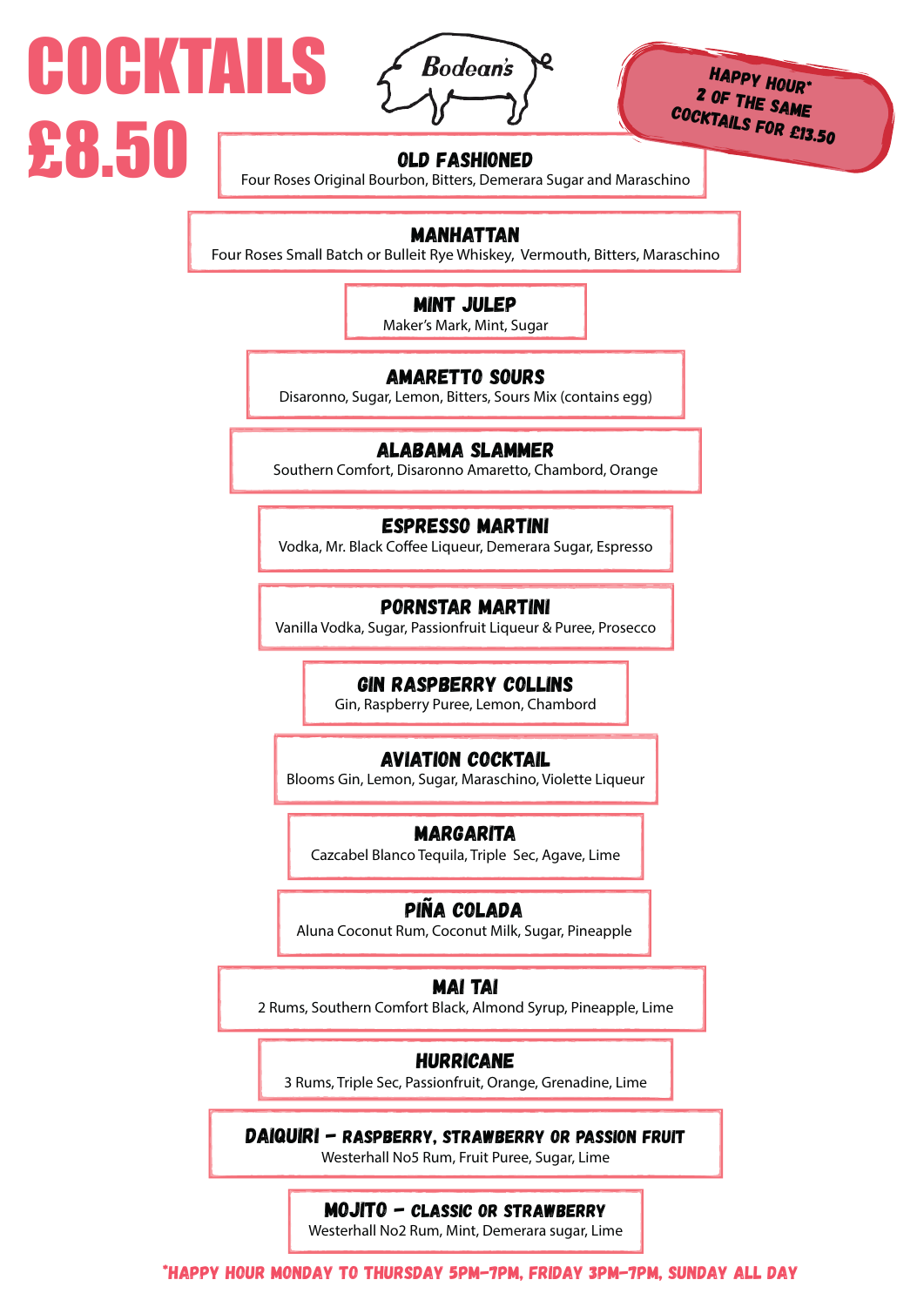# SPIRITS All prices 25ml

## NEW & SPECIAL

Four Roses Small Batch Select - 52% 6.00 Non-chill filtered and crafted from 6 unique bourbons all aged minimum 6-7 years

## BOURBON & RYE

| Four Roses Original Bourbon - 40% | 3.00 |
|-----------------------------------|------|
| Buffalo Trace - 40%               | 3.25 |
| Bulleit Bourbon - 45%             | 3.50 |
| Maker's Mark - 45%                | 3.75 |
| Four Roses Small Batch - 45%      | 3.75 |
| Knob Creek Small Batch - 50%      | 3.95 |
| Bulleit Rye - 45%                 | 4.25 |
| Four Roses Single Barrel - 50%    | 4.25 |

## OTHER U.S. WHISKIES AND SPIRITS

| Southern Comfort - 35%             | 3.25 |
|------------------------------------|------|
| Southern Comfort Black - 40%       | 3.75 |
| Jack Daniel's No.7 Tennessee - 40% | 4.00 |

## SCOTCH & IRISH

| Johnny Walker Red label - 40%       | 3.00 |
|-------------------------------------|------|
| Jameson - 40%                       | 3.50 |
| Johnny Walker Black label - 40%     | 3.70 |
| Dubliner Irish Whiskey - 40%        | 3.50 |
| The Dead Rabbit Irish Whiskey - 44% | 5.00 |
| Talisker 10yo - 45.8%               | 5.25 |

## VODKA & GIN

| Stolichnaya Red Vodka - 40.0%     | 3.00 |
|-----------------------------------|------|
| Ketel One Vodka - 40%             | 3.25 |
| Greenall's London Dry Gin - 37.5% | 3.00 |
| Greenall's Blueberry Gin - 37.5%  | 3.00 |
| Greenall's Wild Berry Gin - 37.5% | 3.00 |
| Bloom London Dry Gin - 40%        | 3.25 |
| Tangueray London Dry Gin - 43.1%  | 3.75 |

## TEQUILA & RUM

| Cazcabel Blanco - 38%                     | 3.00 |
|-------------------------------------------|------|
| Cazcabel Reposado - 38%                   | 3.00 |
| Westerhall No.2 Rum - 37.5%               | 3.00 |
| Captain Morgan The Original Rum - 40%     | 3.00 |
| Captain Morgan Original Spiced Gold - 35% | 3.00 |
| Westerhall No.5 Rum - 43%                 | 3.25 |
| Aluna Coconut Rum - 37.5%                 | 3.25 |

## SHOOT THE MOON SHOT STICKS

| ANY MIX OF THE BELOW SHOTS<br>4 SHOTS - £12, 8 SHOTS - £20, 12 SHOTS - £28 |
|----------------------------------------------------------------------------|
| <b>Cazcabel Honey Tequila 34%</b>                                          |
| <b>Cazcabel Coconut Tequila 34%</b>                                        |
| <b>Cazcabel Coffee Tequila 34%</b>                                         |
| <b>Fireball Cinnamon Whiskey 33%</b>                                       |
| <b>Antica Sambuca 38%</b>                                                  |
| <b>Red Stag Black Cherry Whiskey 40%</b>                                   |
|                                                                            |